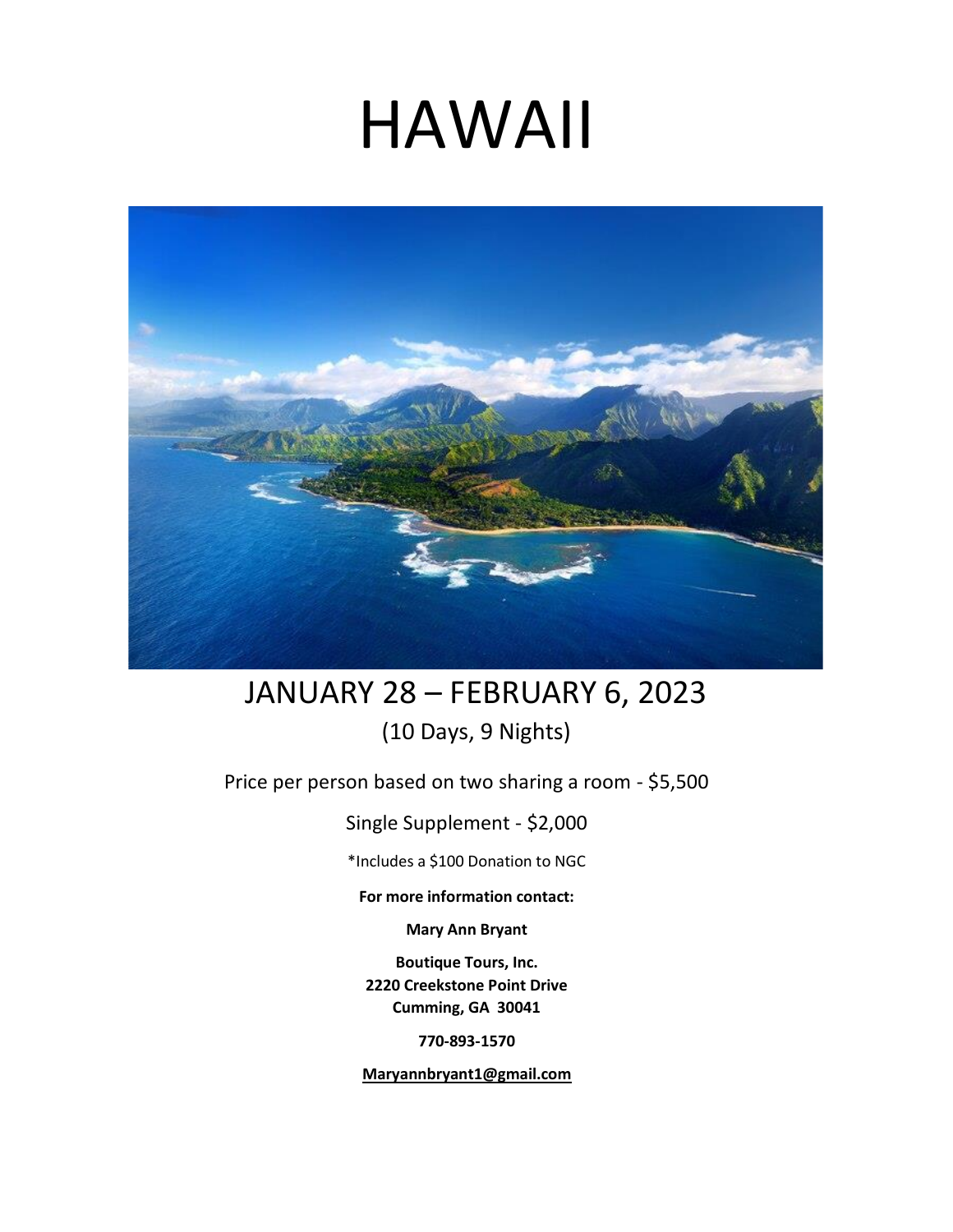*Come with us as we explore three of Hawaii's islands, Oahu, Hawaii, and Kauai. Our itinerary illuminates Hawaii's unique history and culture as we visit some of the State's best scenic vistas, gardens, and historical sites.*

**Day-by-Day Itinerary:** 

## **January 28, 2023 - Honolulu (4 Nights)**

Arrive independently at the Honolulu airport and take a taxi to the hotel. Your Travel Director will be awaiting your arrival to assist with hotel check in. Settle in for a relaxing night at leisure.

## **Hotel: Hilton Waikiki Hotel in an Ocean View Room**

### **January 29, 2023 - Honolulu**

We start the morning after breakfast with a tour of downtown Honolulu. We see the Kawaiahao church, the King Kamehameha statue, and importantly, Iolani Palace, the residence of the Hawaiian monarchy and the only royal palace in the US. Next, we visit the oldest botanical garden in Honolulu, Foster Botanical Garden. This 14-acre garden was planted in the 1850s by Dr. William Hillebrand and displays a mature and impressive collection of tropical plants. Highlights include Conservatory, Outdoor Butterfly Garden, Palm Garden, and Prehistoric Glen Cycad Collection.

After an included lunch, we skip the line as we visit the Pearl Harbor National Memorial commemorating the tragic day of December 7th, 1941. Walk through the Visitor Centre and take a short boat ride to the USS Arizona Memorial, the final resting place of 1,102 sailors and marines. Listen to the moving and award-winning audio guide and recount the events that led the US to join World War II. From here head to the Punchbowl National Memorial Cemetery of the Pacific. It honors all those who served in the US Armed Forces and lost their lives during WWII, the Korean War, and the Vietnam War. The rest of the day is at leisure, and dinner is on your own at one of the many nearby restaurants.

B,L

Overnight Hilton Waikiki Hotel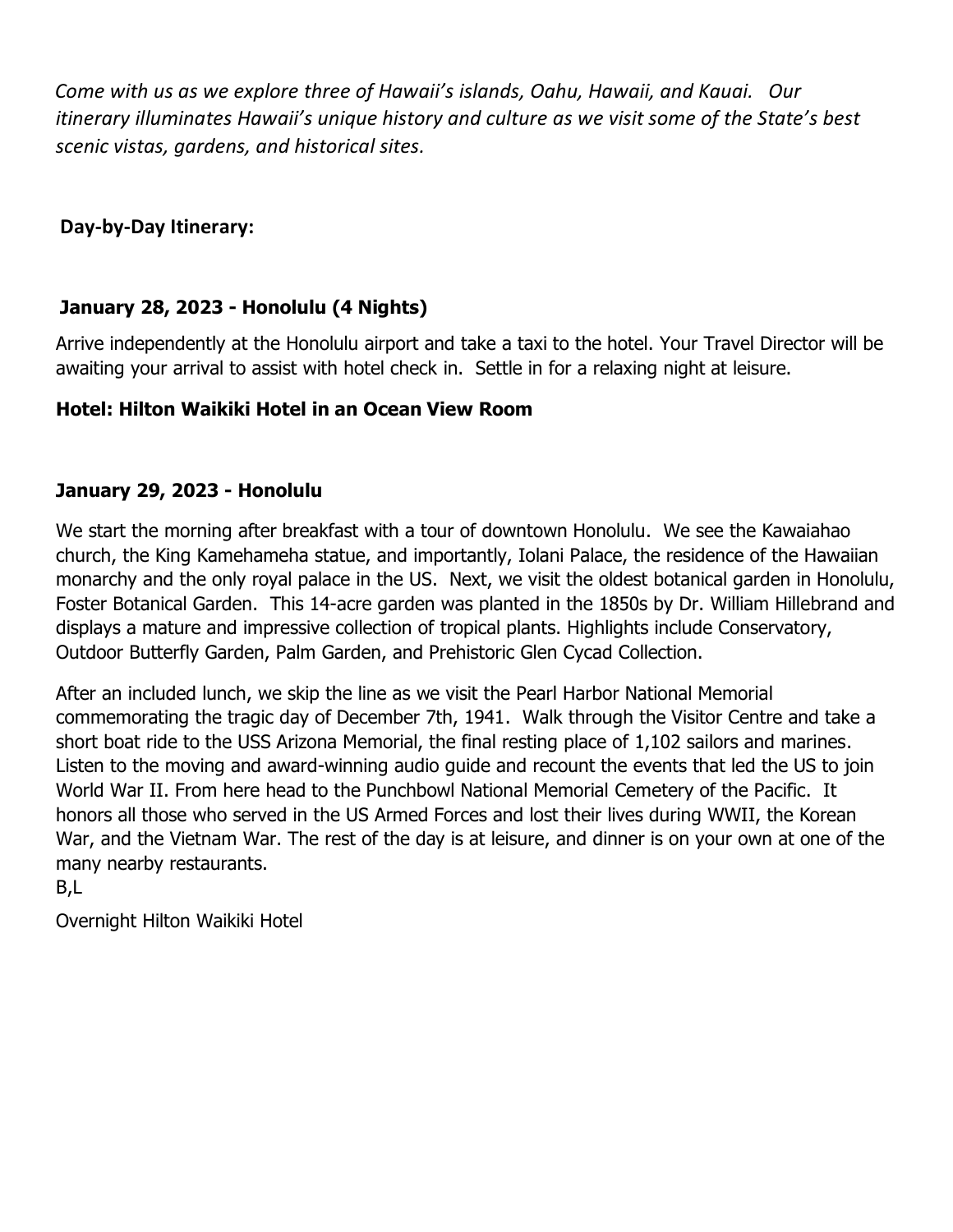#### **January 30, 2023 - Honolulu**

Today is a day of garden adventures! We start our day with a drive to Waimea Valley which is called the Valley of the Priests because it was reserved for the Hawaiian Kahuna Nui class of priests to worship on and care for. After changing hands and purpose multiple times since the conversion to Christianity of King Kamehameha and his priests in the late 1700s, the Waimea Valley was returned to the community of native Hawaiians in 2003 to return to its former glory as a place of infinite beauty, ecological diversity, and cultural significance. Our experience starts with an introduction to the Ahupua'a of Waimea Valley in an open forum of instruction where questions are welcome. Educators will teach a simple craft that can be made and kept as a memento of your visit to Waimea, and a simple hula will be taught. The group will be invited to take a walk to the waterfall, and an additional hour is left to explore Waimea Valley's botanical gardens which includes 52 themed gardens and is the home to over 5000 documented types of tropical and subtropical plants including native Hawaiian plants and globally endangered species. The exceptional botanical collections display over 1000 genera in over 200 plant families from places such as the Ogasawara Islands, Central and South America, Fiji, Guam, and the Mascarene Islands.

After a delightful local lunch, we continue a scenic drive around the North Shore before we make our last stop at Kualoa Farms. Kualoa Ranch Private Nature Reserve is owned and managed by the eighth-generation descendants of Dr. Gerritt P. Judd, a physician and missionary who fell so in love with the islands of Hawaii and its people that in 1842 he resigned his position as a missionary and became an advisor and translator to King Kamehameha III. Today, Kualoa's mission is to enrich people's lives by preserving Kualoa's sacred lands and celebrating its history. Established in 1850, Kualoa's vision is to be a role model as stewards of these amazing 4000 acres named Kualoa, Hakipu'u and Ka'a'awa

Our Tastes of Kualoa experience allows us to see the beauty and tranquility of one of Oahu's most well-preserved ancient Hawaiian fishponds (Moli'i), which is carbon-dated at between 800 and 1,000 years old and listed on the National Register of Historic Places. We will learn about early Hawaiian aquaculture practices and how fish was farmed in this 153-acre fishpond, still standing with much of the original stonewall infrastructure in place. Guests will travel on a Trolley to explore the tropical fruit and flower gardens of Moli'i along the shores fronting the "Secret Island." Admire the accomplishments of the early Hawaiians as the rich stories of the voyaging canoe and ancient fishpond unfold.

As the sun sets, we return from the North Shore back to our Waikiki hotel. B,L

Overnight Hilton Waikiki Hotel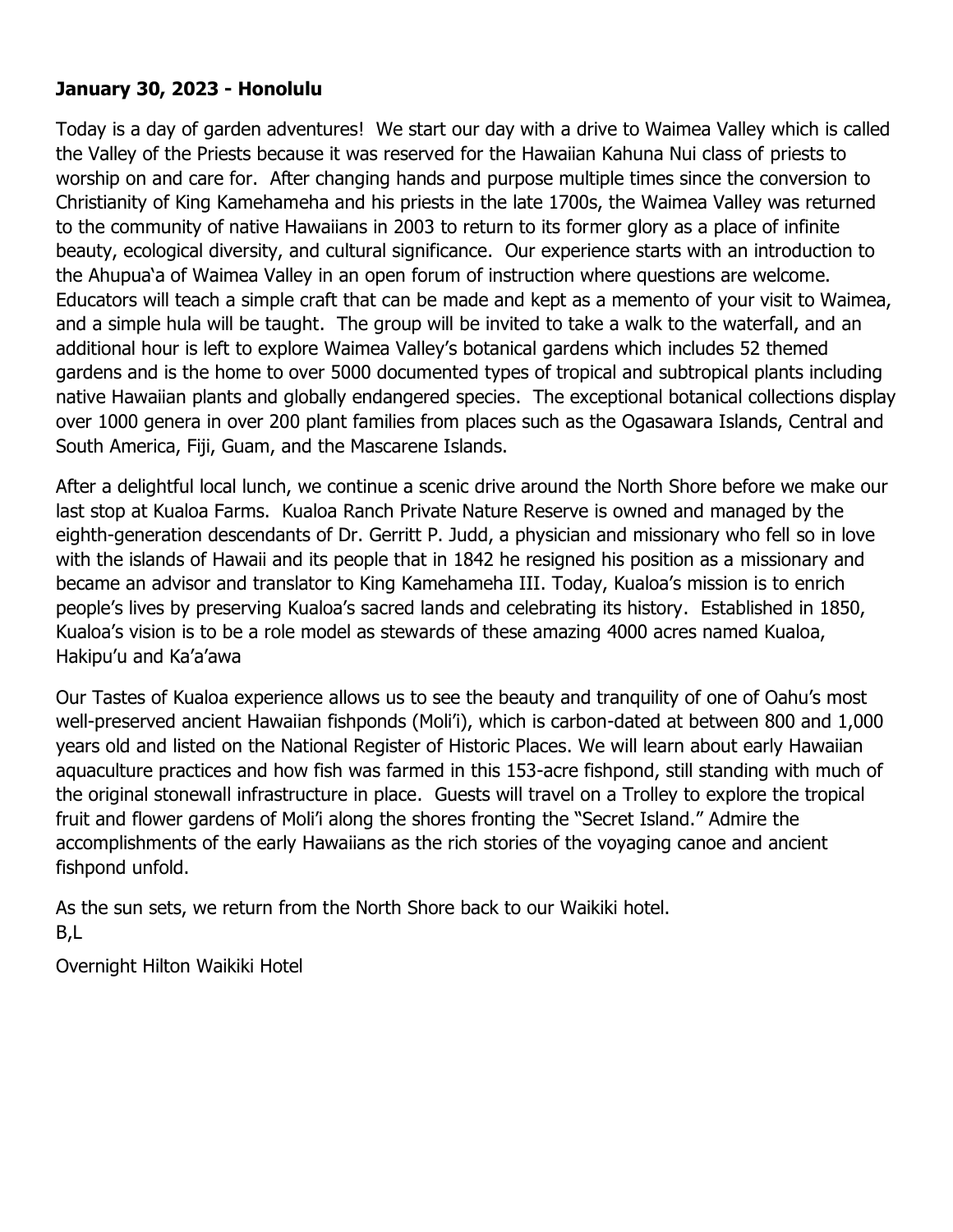## **January 31, 2023 - Honolulu**

Enjoy a relaxing morning at your leisure. After lunch (not included), we start our day of touring with a trip to Diamond Head viewpoint, overlooking Waikiki Beach. We continue to the eastern part of the island Kalaniana'ole Highway that takes us past Hanauma Bay and Koko Head Crater and along the coastline with a stop to take in the incredible Halona Blowhole, and the breath- taking views of the east coast lifts of Oahu. It is not uncommon to view whales at this time of year journeying to the warm waters of Hawaii and the South Pacific, and the beach below the lookout was the famous beach featured in "From Here to Eternity".

We then travel to Byodo-In Temple, located in the Valley of Temples Memorial Park. The temple was built to commemorate the 100-year anniversary of the first Japanese immigrants to Hawaii. The Byodo-In Temple in O'ahu is a smaller-scale replica of the over 950-year-old Byodo-in Temple in Uji, Japan. The Temple grounds are a lushly landscaped paradise nestled in a cleft of the pali and are home to wild peacocks and hundreds of Japanese koi carp. The beautiful grounds include a large reflecting pond, meditation niches, and small waterfalls. Described as beautiful, peaceful, and restful, the temple was featured by National Geographic in 2019 as one of the "20 of the world's most beautiful Buddhist temples" while noting its architectural details and inspiring surroundings.

After a guided tour of the temple grounds, we travel to the private Haiku Gardens for dinner. The open-air restaurant in this lush valley overlooks its own tropical garden and koi pond with a breathtaking view of the Ko'olau mountain range. We return to our hotel this later this evening. B,D

Overnight Hilton Waikiki Hotel

## **February 1, 2023 - Hilo (2 Nights)**

We depart Honolulu by flight this morning and land in Hilo on the island of Hawaii, also called the big Island. From the airport, we head straight to the UNESCO-listed Hawaii Volcanoes National Park. Here we will visit the Thurston Lava Tube and learn about the geology of the islands. (Please note the visitor center may or may not be open due to recent eruptions.) A special lunch awaits us at Volcano House, situated on the edge of the volcano with large windows to look out over this active site.

After lunch, we take a tour of quaint Hilo, including a walk through the Liliuokalani gardens, established by the last queen of Hawaii, Liliuokalani. Throughout the park are stone lanterns, stone sculptures and torii gates recalling the Japanese immigrants who came to Hawaii beginning in 1868 to work on sugar plantations. Camellia, azalea, and black pine—species that flourish in Japan—are among the abundant greenery. Afterwards, head over to the world famous Manua Loa Macadamia Nut Factory to learn (and taste) the Hawaiian nut beloved around the world. We check into our hotel this evening for a night at leisure.

B,L

## **Overnight Grand Naniloa Hotel Hilo a DoubleTree by Hilton in Ocean View rooms with Lani**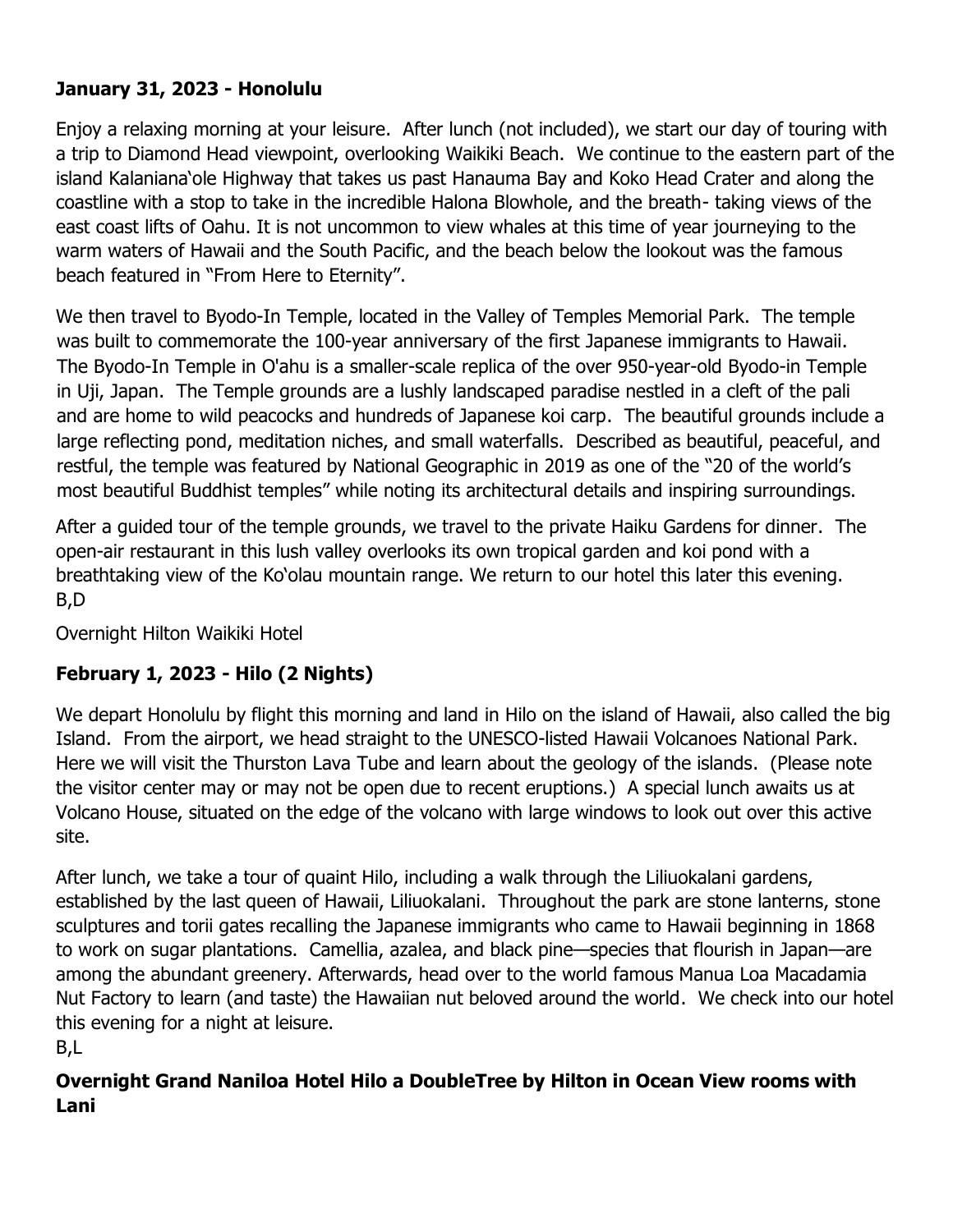#### **February 2, 2023 Hilo**

After breakfast, we make a stop at a local flower farm and then travel to the Hawaii Tropical Bioreserve and Garden. The HTBG features over 2,000 species of tropical plants all inside a 40-acre valley. The Garden is dedicated to the collection and display of the world's tropical plants, and to the education of both children and adults about the plight of the world's rainforests

Afterwards, we travel to OK Farms where we will experience the tropical flavors of Hawaii with the farm's locally grown fruit, coffee, macadamia nuts, spices, cacao (chocolate), and more! O.K. Farms is close to 1000 acres located alongside Hilo's historic Wailuku River, and it has its very own private overlook deck of the famous Rainbow Falls. Long blessed with sufficient rainfall and used for agriculture for over 100 years, it is a slice of paradise just 5 minutes from downtown Hilo. Afterwards, enjoy free time in Hilo for lunch and exploring. The rest of the day is at leisure. B

Overnight Grand Naniloa Hotel Hilo

### **February 3, 2023 - Kauai (3 Nights)**

Depart our hotel for an early morning flight from Hilo to Kauai, known as the Garden Island. Upon arrival, we transfer to the privately held Na Aina Kai Gardens, where we are treated to a guided tour. Garden founders Joyce and Ed Doty retired to Kaua'i from their ranch in Northern California in 1982. What was begun as a landscape project in their front yard has grown to 240 acres that have been developed into a myriad of diverse gardens, complete with one of the largest collections of bronze sculpture in the United States. After a local lunch (included), we arrive at the Smith Family Gardens. Sharing songs and legends of the Wailua River Valley is a Smith family Tradition. In 1946, Walter Smith, Sr. and his wife, Emily, started their family business with a small rowboat and a borrowed outboard motor. Four generations later, they continue Grandpa's tradition of sharing their love of Kauai and its rich cultural heritage. After exploring the Smith Family gardens, enjoy a tranquil boat cruise on Kauai's Wailua River, the only navigable river in all of Hawaii. The river is fed by Mt. Wai'ale'ale, one of the wettest spots in the world. During the two-mile journey upstream, you'll hear songs and stories of the old Hawaii. Lands along the river were the sacred capital of ancient Kauai and the birthplace of the island's ali'i, or royalty. Smith's famous Wailua River cruise boats are powered by an ingenious rear-engine system invented by Walter Smith, Sr. The spacious, open-air boats provide excellent views from either side during the trip upstream. Beautiful mangrove trees line the river's banks. The highlight of the tour is Fern Grotto, a fern-covered lava cave. Once you reach the Fern Grotto landing, you'll enjoy a short nature walk through a beautiful rainforest to the lush Fern Grotto. The grotto is one of Kauai's geological wonders. Formed millions of years ago, colorful tropical plants grow all over the cave, which is also known for its excellent interior acoustics.

After our boat ride, it's time to join the Smith family for a traditional luau in their gardens. Of course, the heart of any luau is the pa'ina, the feast, and they will make sure you don't go hungry. You can sample Kalua pig roasted in the earthen imu oven; Cousin Gary's secret recipe for teriyaki beef; Ono mahimahi and tasty chicken adobo; and the family bowl of poi (which Grandma insists you try). They'll even get some of us up on stage to try some hula moves as dinner winds down. Food may be the heart of a luau, but music is the soul. Their Hawaiian ancestors preserved their history by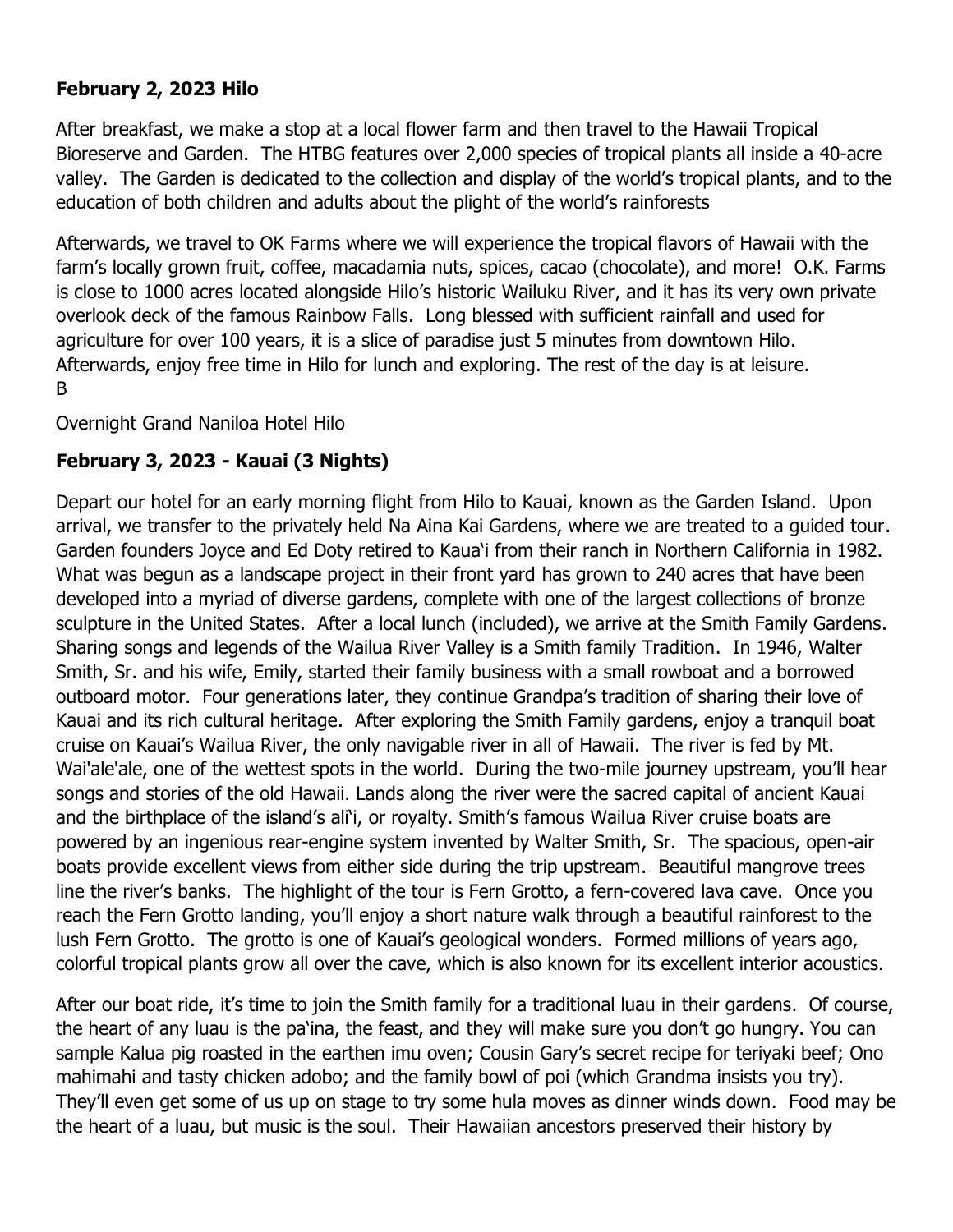passing down songs and chants called mele. At the luau, we celebrate these traditions, as well as the songs and dances from other cultures that live in their tropical paradise. The lyrical sway of the Hawaiian hula, the colorful precision of the Tahitian drum dances and the fiery emotion of the Samoan fire knife dance all speak deeply of the people who have come to call Hawaii home. They proudly share this rhythm of aloha with you.

This evening, we arrive our hotel and home for the next three nights. B,L,D

## **Overnight Sheraton Coconut Beach Kauai in Ocean View rooms**

## **February 4, 2023 - Kauai**

Today is a full day at leisure. Relax at your incredible resort, with breakfast and a host of amenities to enjoy or take advantage of the opportunity to further explore this amazing paradise.

For those who are interested, several optional excursions will be offered approximately 6 months prior to departure, and others can be booked directly with local tour operators. Examples of the many possibilities on Kauai include helicopter flights, Kauai movie tours, Napali Coast boating excursions, water sports, and Grand Canyon of Kauai.

B

Overnight Sheraton Coconut Beach Kauai

## **February 5, 2023 - Kauai**

We start our morning with a guided tour of Allerton Gardens, named one of the '50 Places of a Lifetime' by National Geographic Traveler. Located on the South Shore of Kaua'i between the Pacific Ocean and NTBG's McBryde Garden, Allerton Garden is a paradise transformed through time by the hands of a Hawaiian Queen, a sugar plantation magnate, and most significantly by an artist and an architect. Tour the garden to see towering rainforest trees with tall curving roots that grow near bronze mermaids, a grove of swaying golden bamboo, a cut-flower garden, and tropical fruit trees. Here the focus is on landscape design, but among the plantings are botanically important species of the tropics, including varieties of palms, ki (ti), heliconias, and gingers. Highly trained interpretive guides will take guests through select Allerton Garden rooms.

Afterwards, we will have a guided experience through McBryde Garden, an active conservation and research garden with active interpretation and Hawaiian cultural significance. McBryde Garden visitors can explore 50 acres of diverse plant collections including Hawaiian native and ethnobotanical species, palms, rubiaceae (coffee family), zingiberales (heliconia family), and erythrina (coral trees). See exotic spices from allspice to vanilla on the Spice of Life Trail and take a journey back in time in the Hawaiian Life Canoe Plant Garden and along the Biodiversity Trail. After returning to our hotel, we celebrate the end of our tour with a farewell dinner.

B,D

Overnight Sheraton Coconut Beach Kauai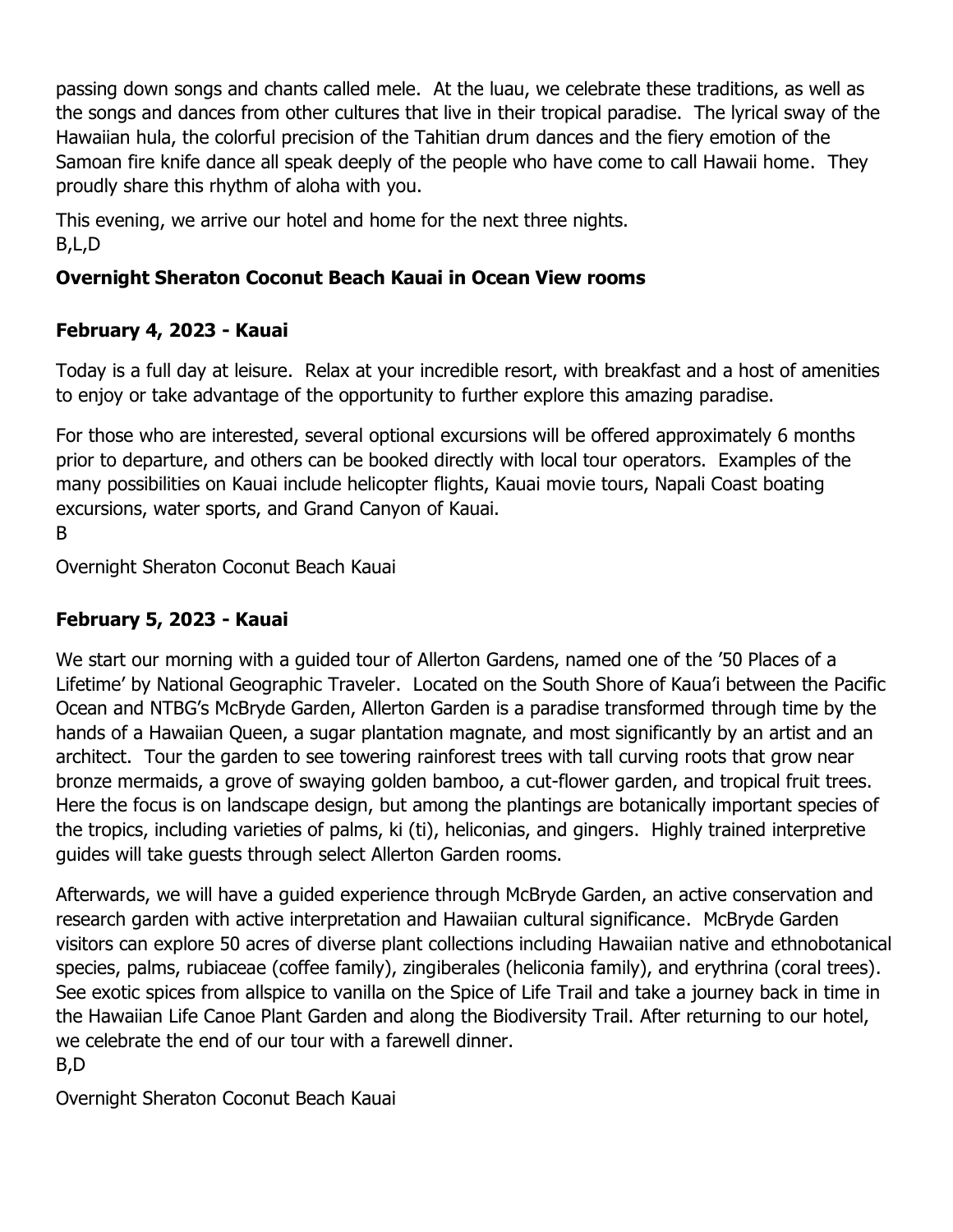#### **February 6, 2023 – Kauai or Homeward Bound**

After breakfast, say farewell to friends made and adventures experienced. Transfers to the airport are not included.

B

#### **Itinerary includes:**

- 4 Nights at Hilton Waikiki Hotel
- 2 Nights at Grand Naniloa Hotel Hilo
- 3 Nights at Sheraton Coconut Beach Kauai
- First Class Coaches with professional drivers
- Porterage at each airport and hotel (1 bag per guest)
- Inter-Island flights and one checked bag per guest between Oahu and Hawaii and Hawaii and Kauai
- Meals as described, including:
	- Breakfast daily
	- 4 Lunches
	- 3 Dinners
- Professional Travel Director, attending to all your needs and providing engaging commentary and travel management
- Admissions, including Arizona Memorial, Foster Botanical Garden, Waimea Valley, Kualoa Farms, Byodo-In Temple, Volcanoe National Park, Liliuokalani Gardens, Manua Loa Macadamia Nut Factory, Hawaii Tropical Bioreserve and Garden, OK Farms, Na Aina Kai Gardens, Smith Fern Grotto and Garden Walk, Smith Family Luau, Allerton Garden, McBryde Garden
- Gratuities for Drivers and Guides

## **Optional Pre-Tour and Post Tour Hotel Nights:**

Tour members may reserve up to 3 nights before the beginning of the tour at the Hilton Waikiki Hotel at a rate of \$385 per room per night with breakfast. Up to 3 additional post-tour nights at the Sheraton Coconut Beach Kauai can be reserved at a rate of \$550 per room per night with breakfast.

#### **Airfare:**

Airfare between the mainland and Hawaii is not included. Boutique Tours can assist travelers with finding the best routes and schedules.

Flights between islands during the tour (Oahu to Hilo and Hilo to Kauai) are included in the tour price. Flights from Kauai to another island after the end of the tour are not included.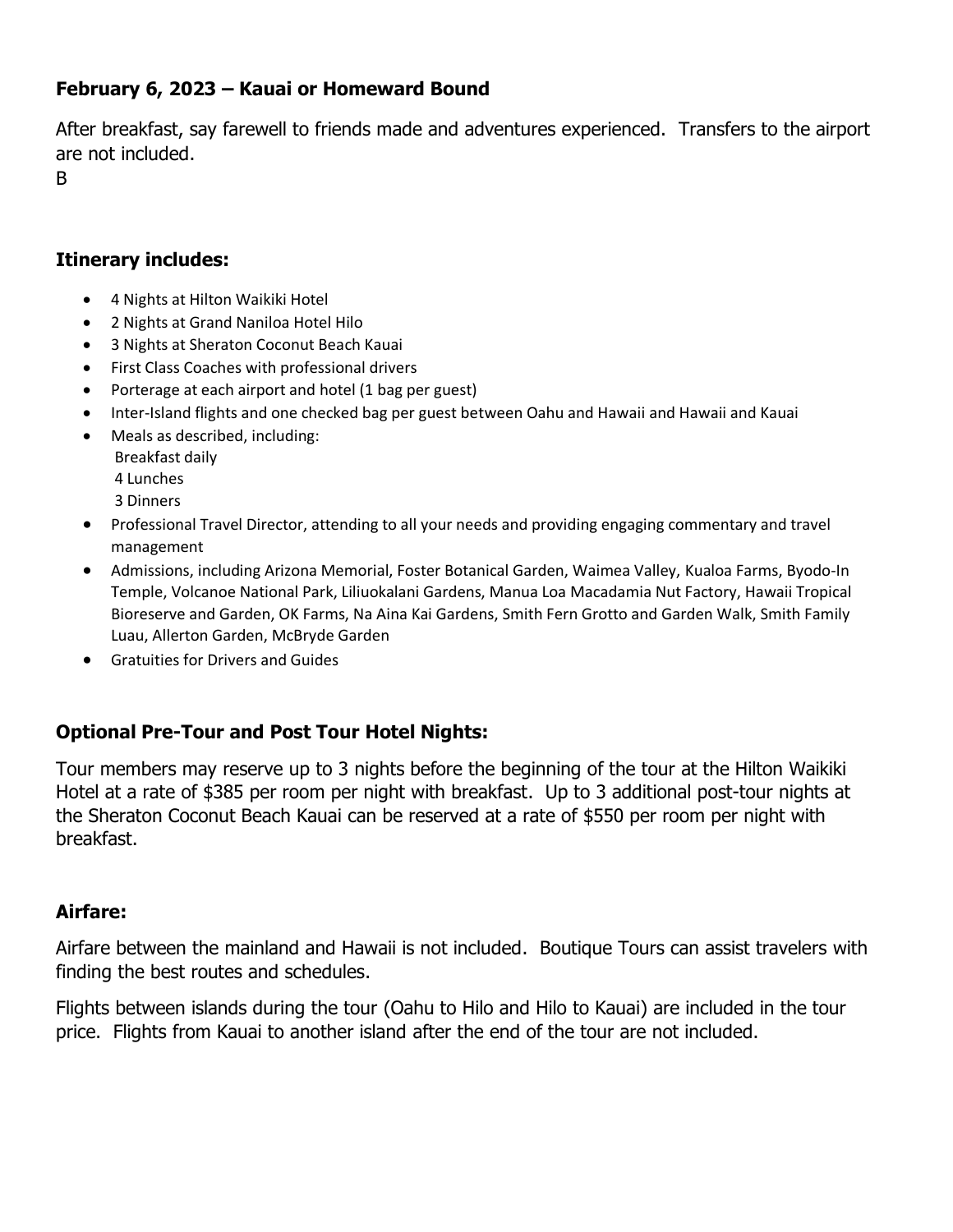### **PAYMENT AND CANCELLATION POLICY**

- A nonrefundable Deposit of \$500 required at time of registration. The deposit will be refunded if the entire trip is cancelled
- Optional Trip Insurance can be purchased at any time; however, if insurance is purchased at or before final payment due the pre-existing condition exclusions will be waived
- Final payment is due October 1, 2022.
- For cancellation after final payment, the cancellation penalty is 100% of trip cost.

#### **Reservations will be accepted until October 1, 2022; however, early registration is recommended as space on this tour is limited.**

#### **Tour Conditions**:

Not included in the price is airfare except inter-island flights specified in the itinerary, single room supplement, individual transfers including those between airports and hotels, laundry, excess baggage, items of a personal nature, and optional travel insurance.

ACCOMODATIONS: The per-person tour price is based on double occupancy. Single room supplement is \$2000. Roommates are not guaranteed. You will be charged the single supplement if you do not have a roommate, and none can be found.

**RESPONSIBILITY: Boutique Tours, Inc. and/or supplier of services pursuant to or in connection with this itinerary shall not be responsible or become liable for any delay incurred by any person in connection with any means of transportation; for loss, damage or injury to person or property by reason of any event beyond the control of Boutique Tours, Inc. or supplier, or occurring without the fault or negligence of Boutique Tours, Inc. or supplier. This right is reserved to substitute dates of departure, alternative routing or cancellation of the trip if a minimum of 25 bookings is not reached by September 1, 2022. The schedules contained herein are subject to change without notice.** 

#### **OPTIONAL TRAVEL INSURANCE:**

Travel insurance is highly recommended. You will receive information for purchasing an optional travel insurance policy after your registration is received.